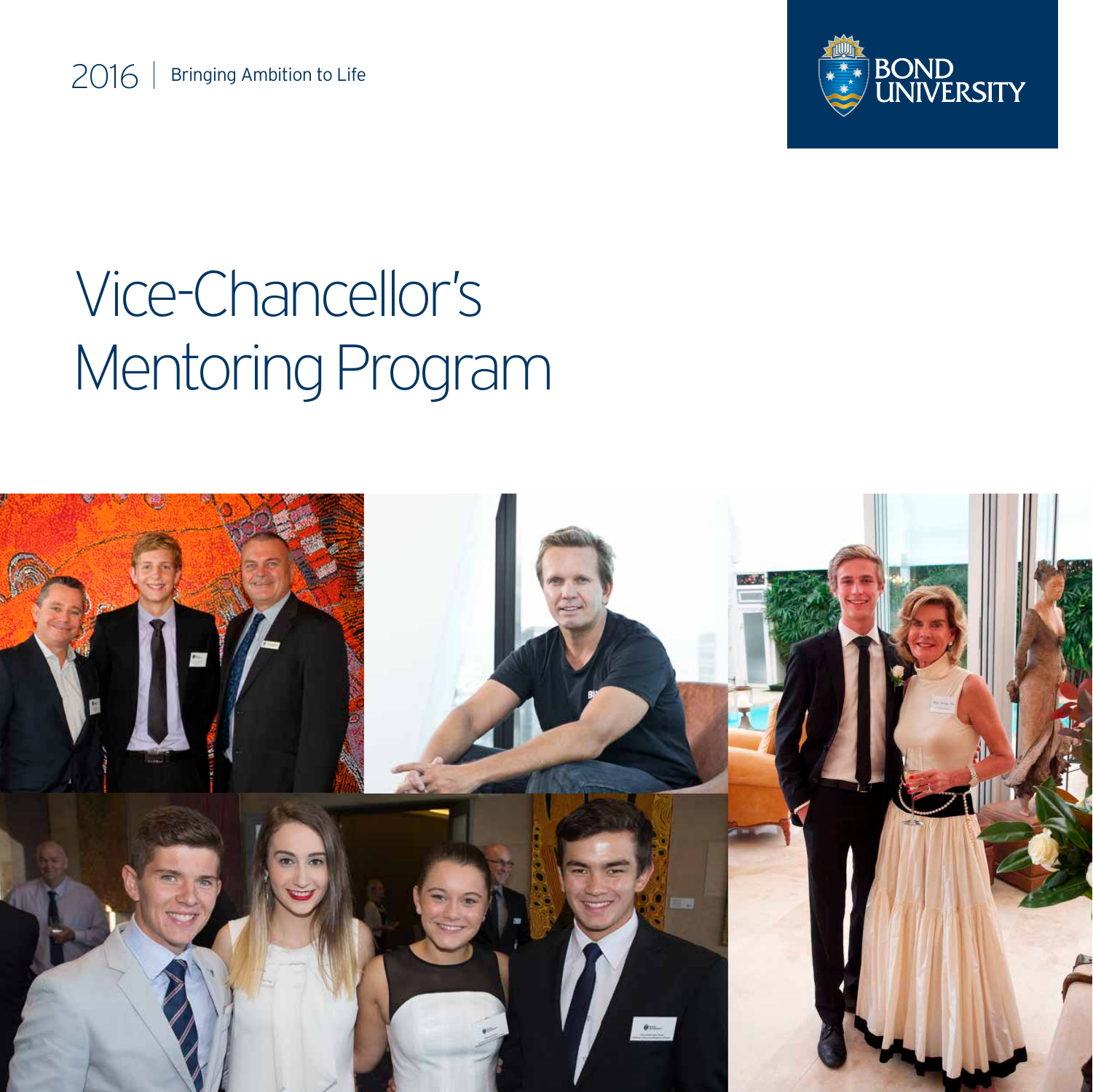

## The Sharing of Wisdom

We talk a lot today about the sharing economy ... but the most valuable commodity we can share is our knowledge.

At the heart of Bond University's mission statement is our "commitment to influence" and our "dedication to inspire" tomorrow's leaders by offering a personalised and transformational student experience.

For our elite scholarship recipients, the Vice-Chancellor's Mentoring Program extends this philosophy beyond the campus boundaries to team them with our most successful entrepreneurs, executives and management professionals in a unique one-on-one partnership.

The benefits for the students are profound: It is a once-in-a-lifetime opportunity to absorb the insights, perspectives and life lessons from leaders in their field; one that they rate among the most valuable aspects of their time at Bond.

For our mentors, too, it is a significant milestone; presenting a time to reflect on their own success and how they have achieved their goals, as well as providing a collegiate connection with the next generation of industry captains.

Every mentor/mentee partnership is different; styled by the individual experiences our mentors are able to offer and the distinctive ambitions of their mentees but for all of our participants, it is a meeting of minds that enables them to experience the value of the real "sharing economy".

Tim Britsford

Professor Tim Brailsford Vice-Chancellor and President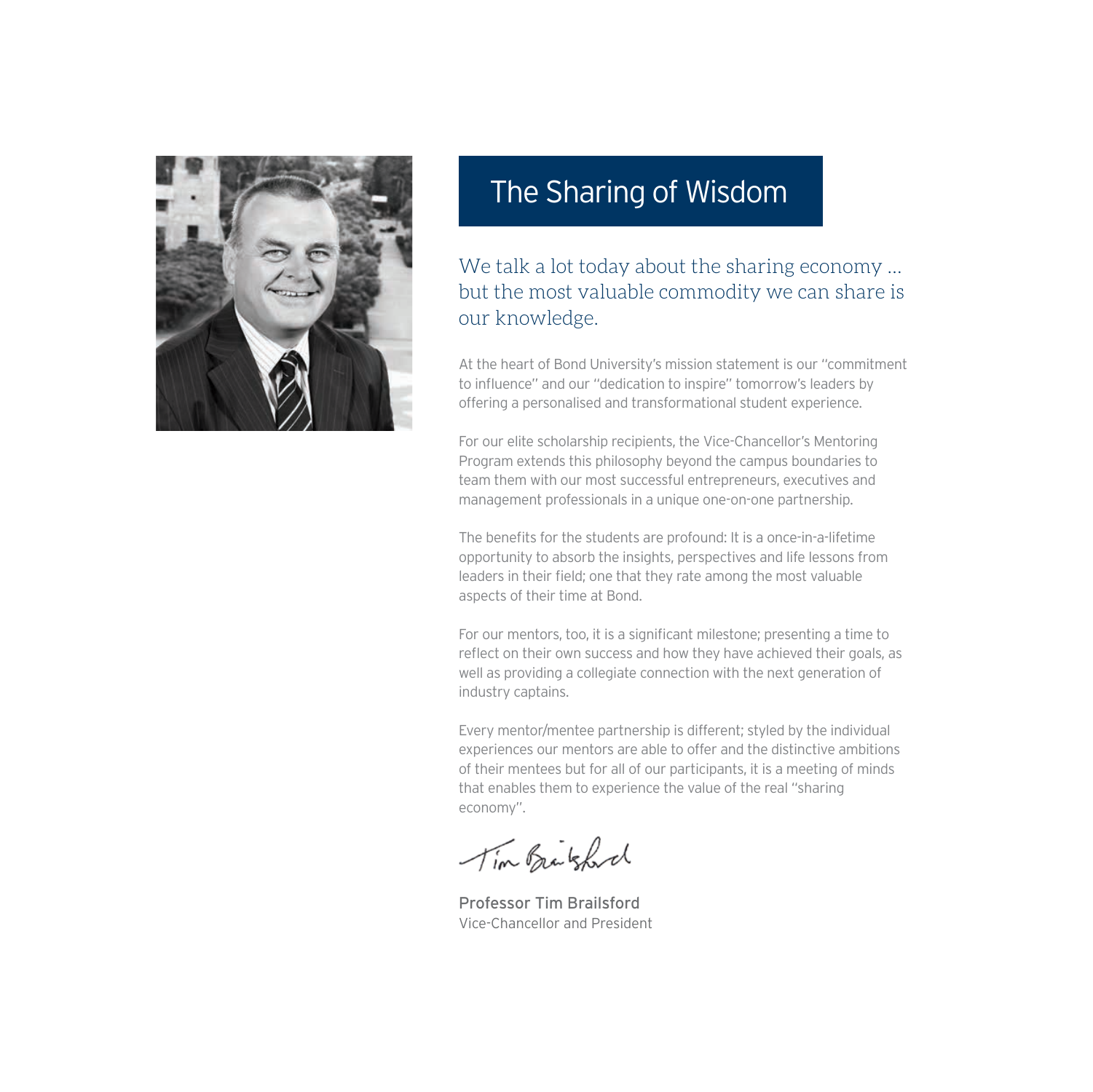## Mentoring Future Leaders

Each year, a select cohort of outstanding Year 12 students from around Australia are awarded the prestigious Vice-Chancellor's Elite Scholarship.

Throughout their secondary schooling, these students have demonstrated exceptional academic achievement, leadership and personal character; identified by their teachers and peers for their commitment to their community and their willingness to help and inspire others.

In addition to receiving full tuition funding for their undergraduate degree of choice, our Vice-Chancellor's Elite Scholars are invited to participate in the Vice-Chancellor's Mentoring Program which teams each scholar with an influential corporate mentor for their first year of study.

Our mentors are all highly regarded senior executives and entrepreneurs who have forged their own successful careers in the corporate world. They work one-on-one with their mentee to help cultivate industry links, networks and business acumen, and to build a foundation for these exceptional young men and women to contribute as future leaders.

"The Vice-Chancellor's Mentor Program has provided me with an opportunity that so few would ever be lucky enough to receive. Being teamed up with Southern Cross Austereo General Manager Nick Scott allowed me to see the engine room of the media as a business and gave me an insight into how things really operate in the workplace."

Luke Ireland Bachelor of Journalism

# $\epsilon$

"What I learnt from the mentoring experience is that no matter how successful you are, it is important to stay grounded and to never take what you have achieved for granted."

Isabelle Silberling Bachelor of Commerce / Bachelor of Laws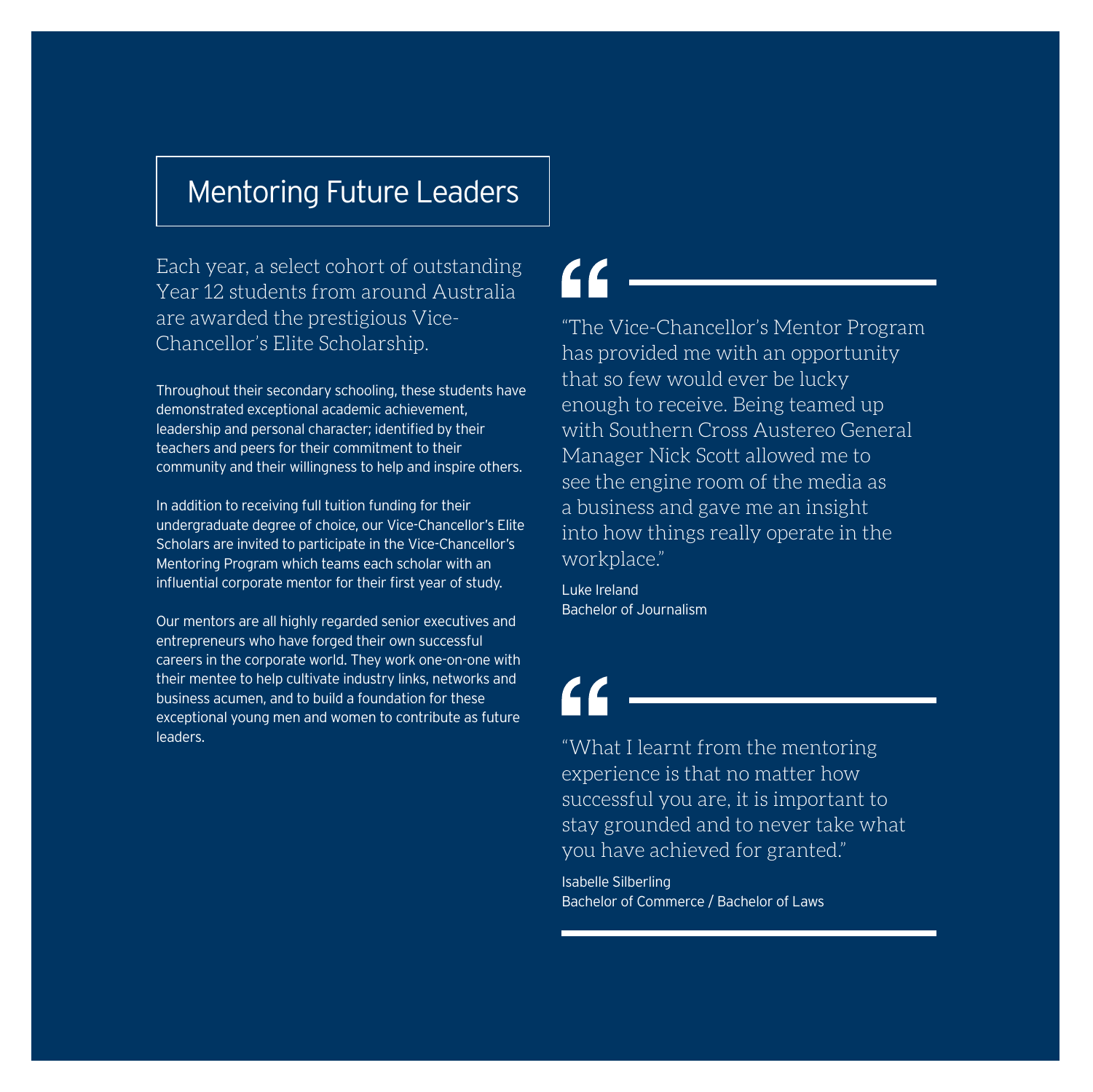# Vice-Chancellor's Mentors 2016

### MENTORS STUDENTS

Marion Charlton Chief Operating Officer Gold Coast Airport Limited

Derek Cronin Partner Cronin Litigation Lawyers

Jamie Doran National Practice Group Leader – Public Sector Partner Clayton Utz

> Peta Fielding CEO Burleigh Brewing Company

> > John Howe Executive Chairman iEDM

Barry Lee Chairman and Director of Design DBI Design

#### Dominic McGann

Chairman of Partners McCullough Robertson

Chris Nyst Managing Director Nyst Lawyers

Lacey Rowett Psychology and Law

Adam Rose Commerce and Law

Patrick Cross International Relations and Law

> Kimberley Pearce Business and Commerce

Calum Ball International Relations and Law

> Jesse Moffa Architecture

Taylor Birtchnell Commerce and Law

> Jordan Eastway Arts and Law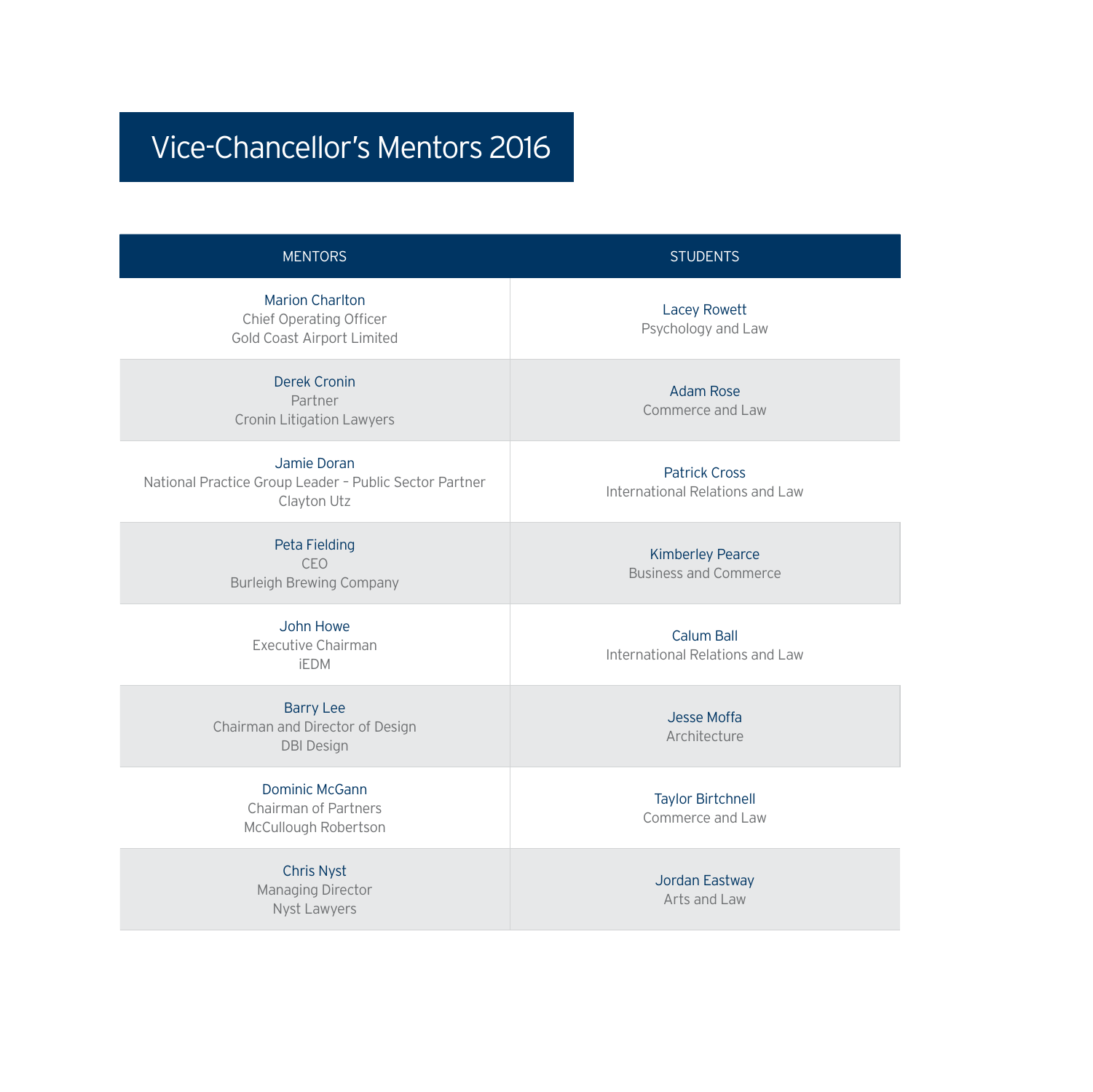

#### MENTORS STUDENTS

Dr Sally Pitkin Company Director and Lawyer Clayton Utz

Robert Reed Special Counsel / Manager Community Investment Program Minter Ellison

### Sean Ryan

Former Queensland State Director News Corporation

#### Mark Sowerby Managing Director

Blue Sky Alternative Investments Limited

Annika Cameron International Relations and Law

Thomas Fall International Relations and Law

> Sarah White International Relations

> > Emma Sam Business and Law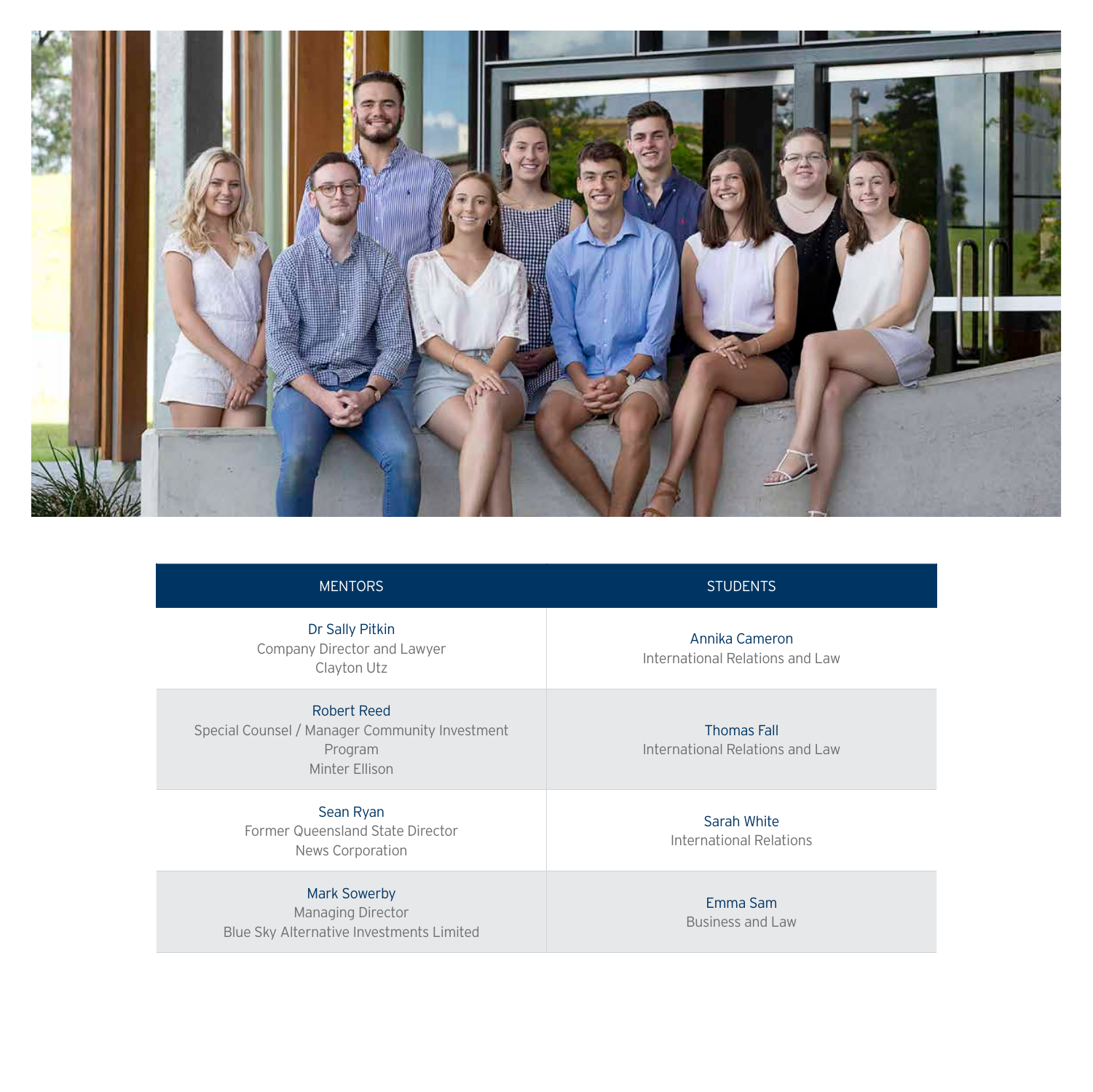# Vice-Chancellor's Mentors 2014 - 2015

We acknowledge and thank the following mentors who have so generously shared their professional insights and personal learnings with our Vice-Chancellor's Elite Scholars to date:

| 2014 MENTORS                                                                                       | <b>STUDENTS</b>                                        |
|----------------------------------------------------------------------------------------------------|--------------------------------------------------------|
| <b>Graham Annesley</b>                                                                             | Lachlan Hopwood                                        |
| Chief Executive Officer, Gold Coast Titans                                                         | Arts and Law                                           |
| <b>Judy Brinsmead</b>                                                                              | <b>Dakota-Lily Morris</b>                              |
| Joint Chairman, ADCO Constructions Pty Ltd                                                         | International Relations and Law                        |
| Annabelle Chaplain                                                                                 | Samuel Cross                                           |
| Chairman, Queensland Airports Limited                                                              | Commerce and Law                                       |
| <b>Tony Hickey</b>                                                                                 | Daniel Hamilton                                        |
| Managing Owner, Hickey Lawyers                                                                     | International Relations and Law                        |
| Nick McCallum                                                                                      | <b>Ayla Beaufils</b>                                   |
| Director, NJM Worldwide                                                                            | Film and Television                                    |
| <b>Sherril Molloy</b>                                                                              | Michaela Zadow                                         |
| Executive Director, Anglican Schools Commission                                                    | Arts and Law                                           |
| <b>Fraser Perrin</b><br>Group Counsel and Compliance Manager,<br>James Frizelle's Automotive Group | <b>Edward Burrows-Cheng</b><br><b>Business and Law</b> |
| Catherine Webber                                                                                   | Vanessa Gillam                                         |
| Editor, Gold Coast Bulletin                                                                        | Journalism and Law                                     |
| Lynda Woods                                                                                        | Jack Ryan                                              |
| Private Client Advisor, Morgans                                                                    | Commerce and Law                                       |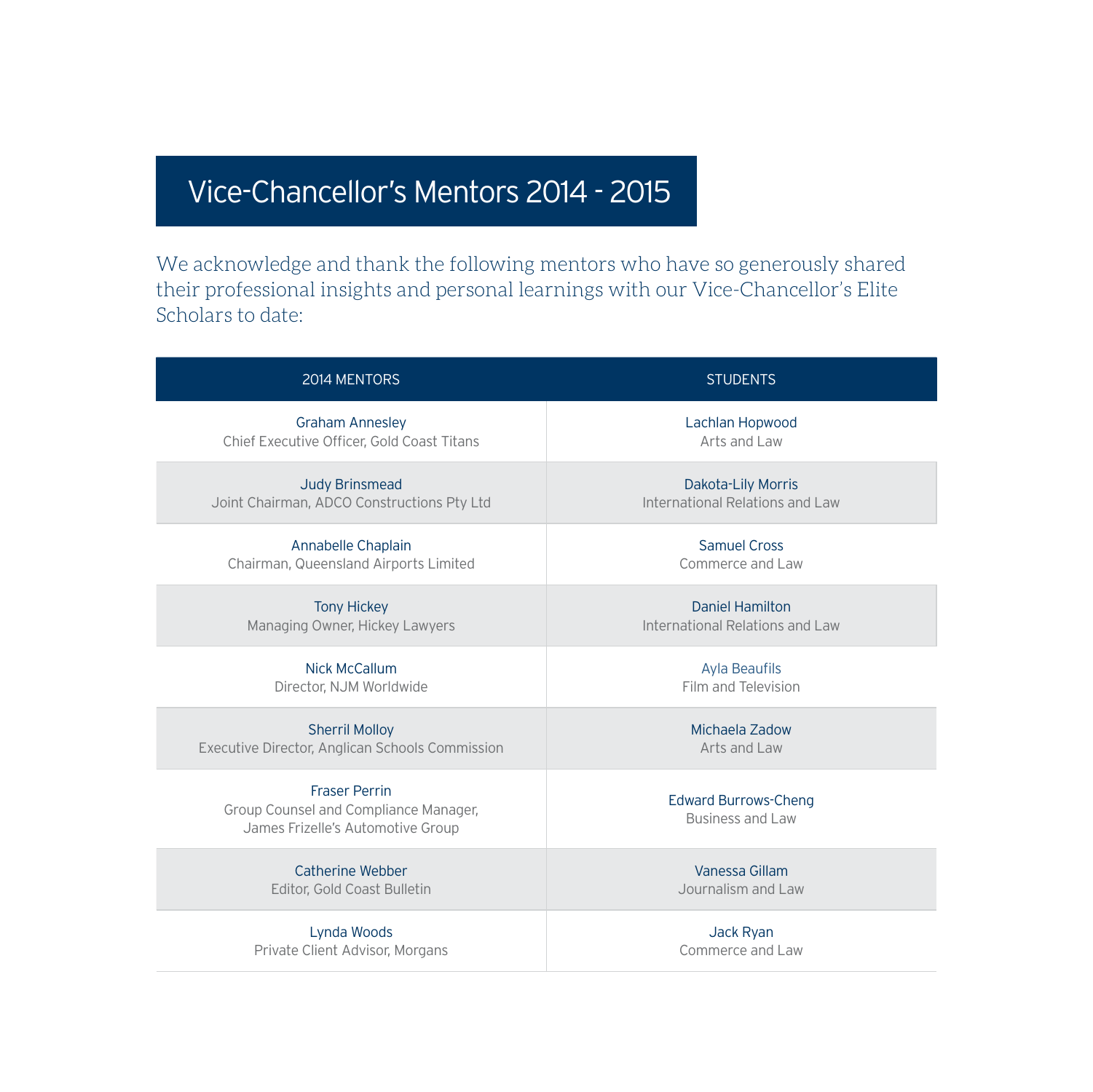

Nick Bloor Founder & CEO, IVM Group

Keri Craig-Lee Founder, Keri Craig Label

Craig Davidson Chief Executive Officer, Dreamworld

Trish Hogan Chief Executive Officer, Pindara Private Hospital

Nick Scott General Manager, Southern Cross Austereo

> Lynda Woods Private Client Advisor, Morgans

Samuel Leonard Commerce and Law

Henry Reinhardt Commerce and Law

Isabelle Silberling Commerce and Law

Stephanie Centorame Arts and Law

> Luke Ireland Journalism

Amy Hiscox International Relations and Law